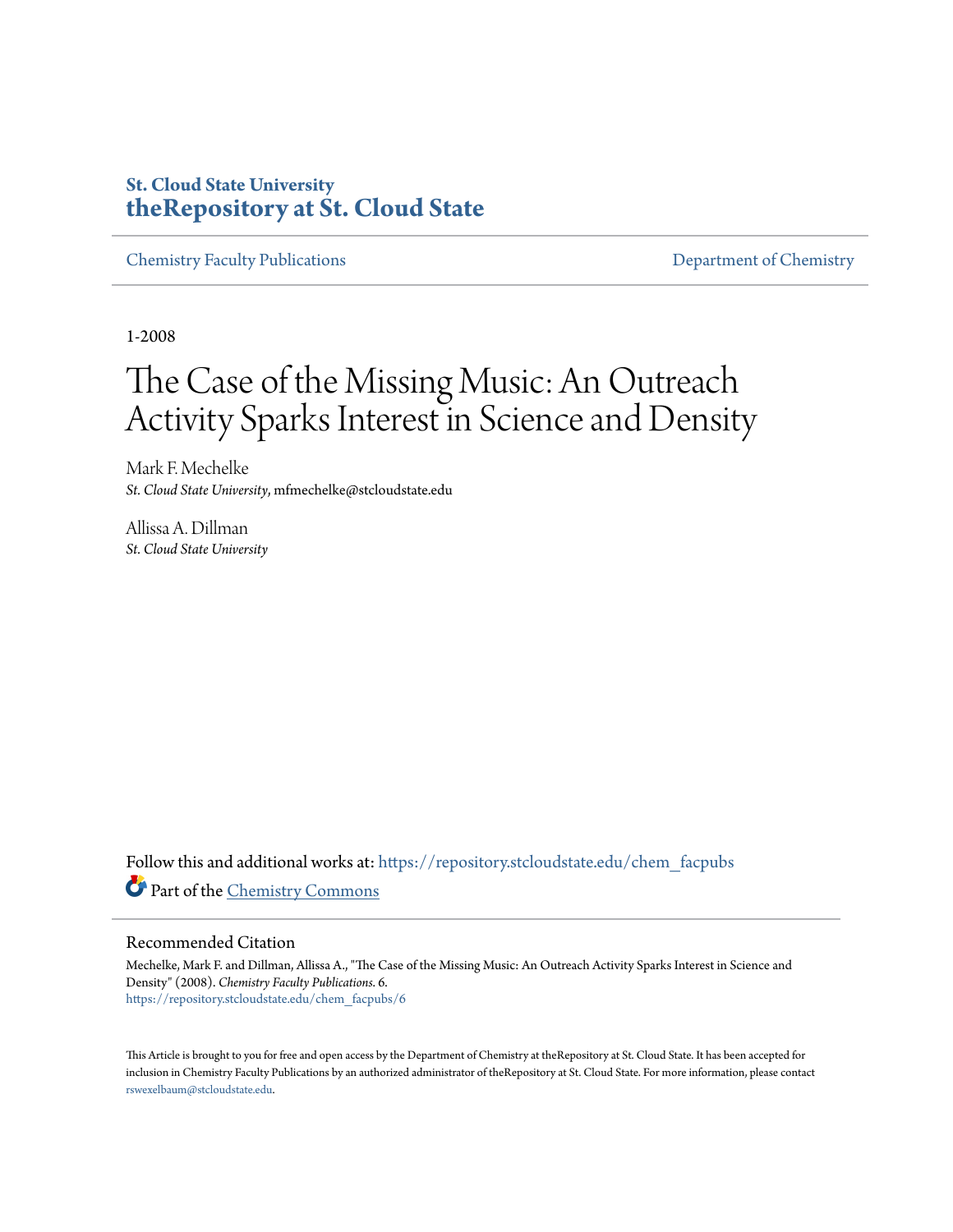# THE CASE OF THE Missing Music

*An outreach activity* 

*sparks interest in* 

*science and density.*



Missing

From Scooby Doo and Nancy Drew and the countless other detectives that fill children's bookshelves and television programs, it is clear that children are fascinated with solving crimes. As a chemistry professor who perform television programs, it is clear that children are fascinated with solving crimes. As a chemistry professor who performs outreach activities at local elementary schools, I exploited this interest in mysteries as a method to spark curiosity in science. I developed an outreach activity in which students solve a mystery using density and fingerprint analysis. As they do so, they use science processes and also begin to develop some key understandings about properties of materials, namely that *density* is a characteristic property of a substance that can be used to identify it. While the experience described here is done with fourth-grade students, I have conducted the activity successfully with children in grades four to six, and each time I have found it to be an excellent way motivate students in science.

## Density Background

To appreciate the activity, students must first understand the concept of *density* and how a density column works. Density is the amount of material (its mass) divided by how much space it takes up (its volume). Essentially it is how much weight is packed into a volume. To introduce these concepts, I begin with a demonstration using water, vegetable oil, and ice. "What happens when you place ice in water?" I ask. *(The ice floats because it is less dense than water.)* "What happens when you place ice in vegetable oil?" (*The ice sinks because ice is denser [more dense] than vegetable oil.)* Students may confuse weight (or how "heavy" something is) with density.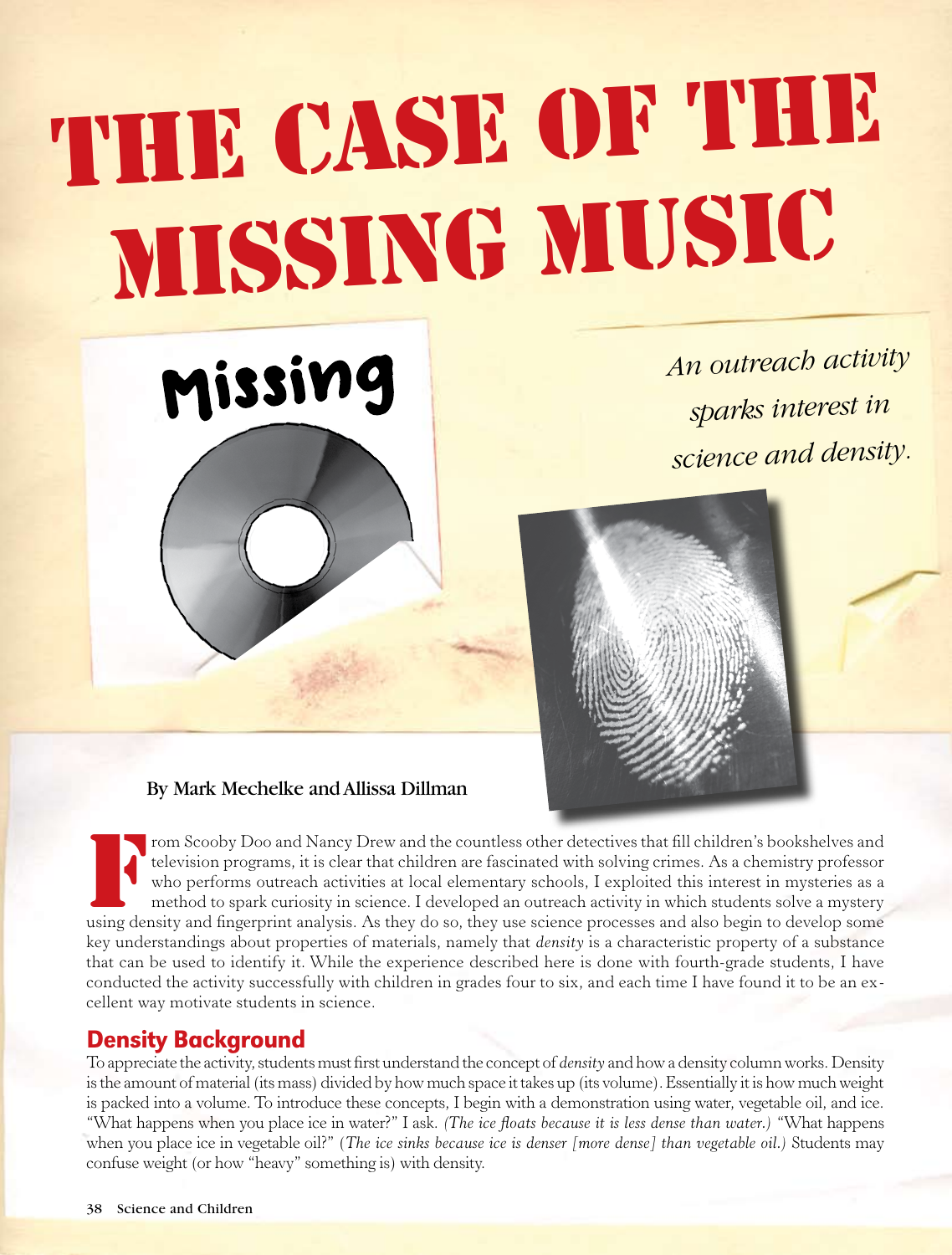## Figure 1.

# The Case of the Missing Music worksheet.

**Objective:** To use density columns and fingerprint analysis to solve a crime.

**The Crime:** Two CDs, Rocking to the Oldies Parts 1 and 2, were stolen from my house.

**Victim's Statement:** I recently invited six friends over for a cooking party. We spent the evening talking about chemistry and making a chocolate cake from scratch. To add to the atmosphere of the party, I placed my favorite CD, Rocking to the Oldies Part 1, in my CD player. The evening went by quickly. We made the cake as a team. Friends A and B were responsible for adding the flour. Friends C and D were in charge of adding the baking soda. Friends E and F spent almost all of their time making the chocolate frosting from powdered sugar. The cake was delicious. When my six friends left at about 11 p.m., I realized that not only was my Rocking to the Oldies Part 1 CD missing, but the case to my Rocking to the Oldies Part 2 CD was on the floor, and that CD was missing also. How can I ever throw a rocking cooking party again without my two CDs? One of my six friends must have taken the CDs. Please help me get my CDs back!

**The Evidence:** Two pieces of evidence were found at the crime scene. An unknown white powder was found near the CD player, and fingerprints were found on the empty CD case.

### **Police Report on How to Solve the Crime:**

1. The identity of the unknown white powder found at the scene of the crime must be identified. This will be accomplished using a density column. Different solids have different densities. Density is a measurement of how much something weighs per unit volume. It is anticipated that the powder left at the crime scene is either flour, baking soda, or powdered sugar. The powder should help to narrow down the suspects in the following manner:

| <b>Suspects</b> | <b>Powder Used to Make Cake</b> |
|-----------------|---------------------------------|
| Friends A and B | Flour                           |
| Friends C and D | <b>Baking Soda</b>              |
| Friends F and F | Powdered Sugar                  |

2. Once the suspect list has been narrowed down to two of the friends, one of the fingerprints found on the CD case will be lifted and compared against the fingerprints of all of the suspects. The fingerprint will ultimately determine the culprit.

(To illustrate the difference, have two items that are identical in mass but very different densities. One should float, the other sink. Demonstrate that while they are the same mass, one will float. For example, take a large marshmallow. Note the mass and size [perhaps by measuring its dimensions and calculating the volume]. Then squish the marshmallow into a tiny ball. It should still have the same mass, but now it is much smaller in volume.)

Next, I ask students what will happen when water is placed in vegetable oil. *(The water sinks.)* I illustrate this point by pouring water into a clear glass containing vegetable oil. I then tell the students that what I've made is an example of something called a *density column.* Density columns are made from liquids that have different densities. The liquids form layers, and these layers can be used to determine the relative densities of solids. In a density column, solids will sink until they hit a layer that is denser (more dense) than the solid itself.

I demonstrate this idea by placing ice in the cup containing vegetable oil and water. What happens to the ice? *(Ice is more dense than vegetable oil and less dense than water, therefore it sits at the interface between the two layers.)*

At the end of the density column demonstration, I mention that density columns are used in forensic laboratories to analyze different types of soil that might be found at a crime scene. Soils can consist of a variety of different components. For example, a type of soil called *loam* consists of a mixture of clay, sand, and silt. These components have different densities. A density column performed on loam will separate these three components into different layers of the column. This type of analysis allows forensic scientists to match soil samples found at a crime scene with, for example, the type of soil found in a suspect's backyard. Then,I tell the students that *we* are going to use density columns to help solve a crime, The Case of the Missing Music, and I distribute a handout (see Figure 1) so that they can read along when I describe the crime.

## The Case

Two CDs were stolen from my house! Six friends recently came over for a cooking party, and I put my favorite CD (*Rocking*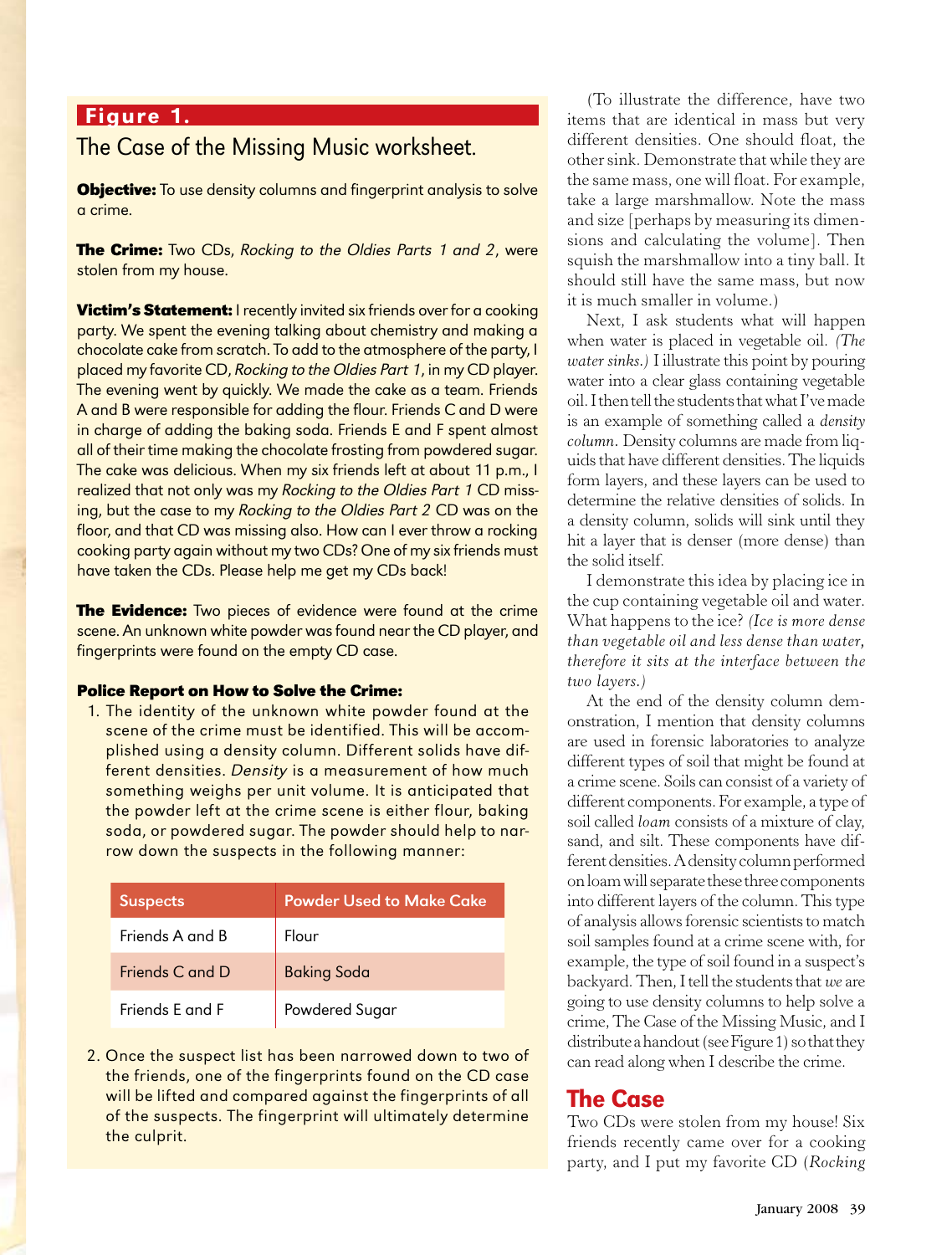# Figure 2.

# Density Column worksheet.

- 1. You are going to be working as a group of four during this part of the activity. Each of you is responsible for making one density column and for testing one of the solids.
- 2. To make a density column, pour 10 mL of corn syrup, 10 mL of glycerol, 10 mL of dish soap, and 10 mL of isopropyl alcohol—in that order—into a graduated cylinder. You should see four distinct layers.

Question 1: Which liquid is the most dense?

\_\_\_\_\_\_\_\_\_\_\_\_\_\_\_\_\_\_\_\_\_\_\_\_\_\_\_\_\_\_

\_\_\_\_\_\_\_\_\_\_\_\_\_\_\_\_\_\_\_\_\_\_\_\_\_\_\_\_\_\_

Question 2: Which liquid is the least dense?

3. The first solids you need to test are the three known white powders—flour, baking soda, and powdered sugar. Add these solids one at a time so that everyone can record the results. On the graduated cylinders shown on this worksheet, draw in the four layers of the density column (at 10 mL, 20 mL, 30 mL, and 40 mL) and then clearly mark with a pencil where each solid sits in the column.

*to the Oldies Part 1*) into the CD player. We spent the evening talking about chemistry and making a chocolate cake together from scratch. Two friends (A and B) added the flour; two friends (C and D) added the baking soda; and two friends (E and F) made chocolate frosting from powdered sugar. The cake was delicious. When my friends left, however, I realized my *Rocking to the Oldies Part 1* CD was missing, and the case to *Rocking to the Oldies Part 2* was on the floor, and that CD was missing, too! One of my friends must have taken the CDs! Two pieces of evidence were found at the crime scene: An unknown white powder was found near the CD player, and fingerprints were found on the empty CD case.

Help me find the culprit!



4. Once you have added and recorded the data for all of the known white powders, add the unknown powder into the last density column. Clearly mark with a pencil where the unknown powder sits in the column.

### Flour Baking Soda Powdered Sugar Unknown

Question 3: What powder is the most dense?

\_\_\_\_\_\_\_\_\_\_\_\_\_\_\_\_\_\_\_\_\_\_\_\_\_\_\_\_\_\_

\_\_\_\_\_\_\_\_\_\_\_\_\_\_\_\_\_\_\_\_\_\_\_\_\_\_\_\_\_\_

\_\_\_\_\_\_\_\_\_\_\_\_\_\_\_\_\_\_\_\_\_\_\_\_\_\_\_\_\_\_

\_\_\_\_\_\_\_\_\_\_\_\_\_\_\_\_\_\_\_\_\_\_\_\_\_\_\_\_\_\_

Question 4: What powder is the least dense?

Question 5: What is the unknown powder?

Question 6: Who are the two major suspects in the investigation?



Determining the identity of an unknown powder using density columns helps narrow the suspect list.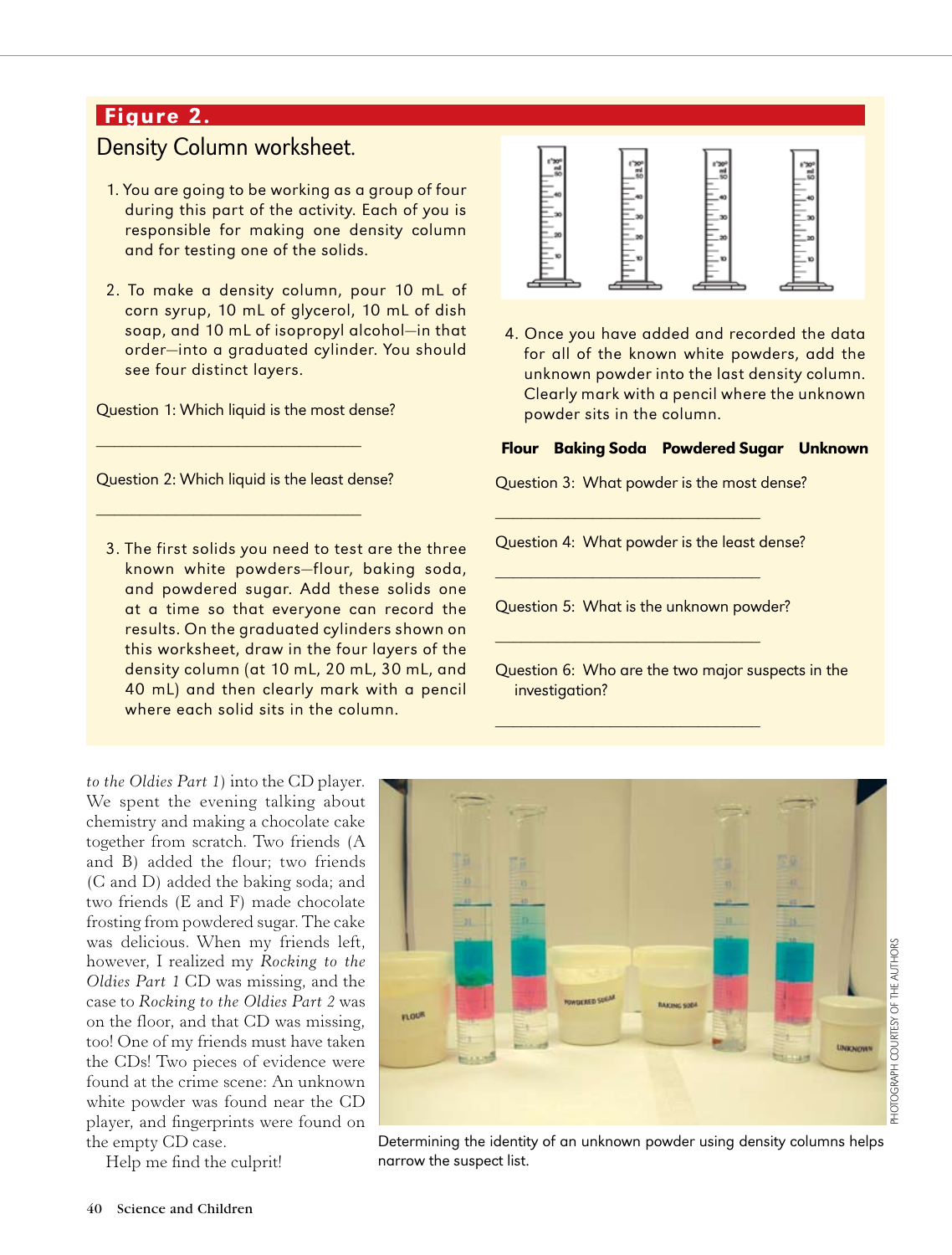# Figure 3.

# Fingerprint worksheet.

1. Fingerprints have three basic pattern types. There are loops, whorls, and arches. Pictures of these three pattern types are shown below.





**ARCH** In an arch pattern the ridges enter from one side, make a rise in the center and exit generally on the opposite side.

LOOP In a loop pattern, the ridges enter from either side, re-curve and pass out or tend to pass out the same side they entered.

In a whorl pattern, the ridges are usually circular.

**WHORL** 

Source: Federal Bureau of Investigation (www.fbi.gov/hq/cjisd/takingfps.html).

2. The fingerprints of all six suspects (friends A, B, C, D, E, and F) are shown below. Identify them as either loops, whorls, or arches. (These are to be added by the teacher.)

| Friend A | Friend B | Friend C |
|----------|----------|----------|
| Friend D | Friend E | Friend F |

3. Place your right thumb on an ink pad and make a fingerprint of your thumb in the square below. Two boxes are provided in case your first fingerprint attempt does not work.



4. Is your right thumbprint a loop, whorl, or arch?

\_\_\_\_\_\_\_\_\_\_\_\_\_\_\_\_\_\_\_\_\_\_\_\_\_\_\_\_\_\_\_\_\_\_\_\_\_

5. Lift a fingerprint off of the CD case by using a magnetic wand, magnetic fingerprinting powder, and tape. Place the lifted fingerprint in the box below. Again, two boxes are provided in case your first fingerprint lift attempt does not work.



6. Is the lifted fingerprint a loop, whorl, or arch?

7. Based on the information above, who stole the two CDs?

\_\_\_\_\_\_\_\_\_\_\_\_\_\_\_\_\_\_\_\_\_\_\_\_\_\_\_\_\_\_\_\_\_\_\_\_\_\_\_\_

\_\_\_\_\_\_\_\_\_\_\_\_\_\_\_\_\_\_\_\_\_\_\_\_\_\_\_\_\_\_\_\_\_\_\_\_\_\_\_\_

# Part One:

# Identifying the Unknown Powder

In the first part of the experiment, students use a density column to identify the unknown powder found at the crime scene. To make the density column, students pour 10 mL each of corn syrup, glycerol, dish soap (such as Dawn), and isopropyl alcohol into a 50 mL graduated cylinder. Students should wear chemical splash goggles when working **CAUTION** with liquids.

To make this work in the classroom, we have students push their desks into groups of four. Each group of four is given one small bottle of corn syrup, glycerol, dish soap, and isopropyl alcohol. Red food coloring was added to the glycerol to add color to the density column. The corn syrup is added first because it is the densest liquid, followed by the glycerol, dish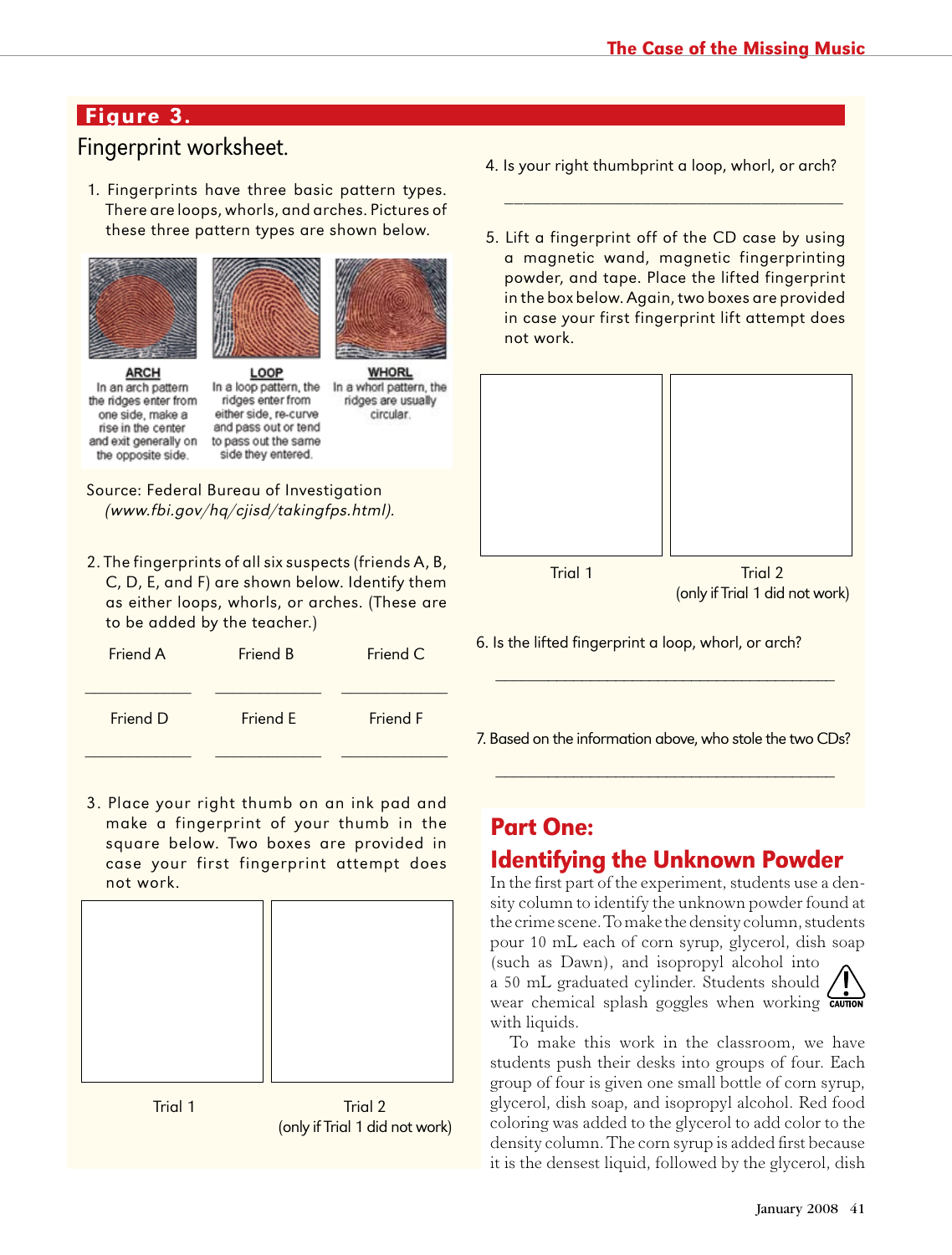soap, and isopropyl alcohol, which is the least dense. Students record their data and observations on the Density Column Worksheet (Figure 2, p. 40).

First, students test the three known solids: flour, baking soda, and powdered sugar. Reinforce the idea that these are the ingredients of the cake that the suspects were baking. Each student in the group tests one of the solids in the column, so designate who is going to test the flour, baking soda, powdered sugar, and the unknown powder. The unknown powder will be tested after the data for the three known solids has been recorded.

When the tests are conducted, students will observe that baking soda is the most dense and sinks to the bottom of the graduated cylinder. Powdered sugar initially comes to rest just below the dish soap/glycerol layer, but after approximately five minutes, it slowly settles to the bottom of the glycerol layer. The flour lies on the bottom of the dish soap layer, just above the glycerol.

Next, students test the unknown white powder found at the scene of the crime (I use powdered sugar as the unknown white powder). Once students determine that the unknown is powdered sugar, they will have narrowed the suspect list down to two people, friends E and F. Make sure the students fill out the worksheet as they complete the experiment, stressing how recording observations is a key part of performing good science. Once the suspect list has been narrowed down to two friends, students can move on to Part Two and lift a fingerprint found on the CD case and compare it against the fingerprints of all of the suspects. The fingerprint will ultimately determine the culprit.

# Part Two: Fingerprints

First, discuss the basic fingerprint patterns: loops, whorls, and arches (see Figure 3, p. 41, for examples). A loop pattern looks like the loop when you are tying a shoelace. Loops occur in about 65% of all fingerprint patterns encountered. A whorl pattern looks like a whirlpool. Whorls occur in approximately 30% of all fingerprint patterns encountered. An arch pattern looks like an arch. Arches occur in approximately 5% of all fingerprint patterns encountered.

Distribute the Fingerprint Worksheet (Figure 3), and have the students identify the fingerprints for friends A through F as loops, whorls, or arches. When I conduct this activity, I have colleagues generate fresh prints for the worksheet using an ink pad from an office supply store. Using fresh prints ensures that the fingerprint samples look alike. Ideally, all three types of fingerprint patterns (loops, whorls, and arches) should be represented. Friend E (the culprit) is my fingerprint, the one that students will lift from the CD case. (Be sure to put your thumbprints on the cases before class.) It works best to have four thumbprints on each CD case. That

# Magnetic Fingerprinting Wands



The magnetic wands are made by duct-taping a cow magnet onto an approximately 20 cm wooden dowel. Place a plastic sheath (e.g., disposable test tubes such as VWR 17×100 mm culture tubes [see Internet Resources]) over the magnet before use, otherwise the magnetic powder will stick to the magnet and you will not be able to get it off. Wrap four or five layers of duct tape approximately 2.5 cm up from the bottom of the casing. This will knock the magnetic powder off the sheath when you remove the magnet, allowing you to recycle the powder.

Cow magnets work best for making the magnetic wands. Their shape allows you to connect them to a dowel and also allows you to protect the magnet with a plastic sheath (in this case a plastic test tube). The strength of the magnet is also important. It has to be strong enough to pick up enough magnetic powder to make a brush but weak enough so that some of the powder can be distributed over the fingerprint. The cow magnets can be purchased online or at farm supply stores. The 3-inch Alnico cow magnets work well. (See Internet Resources at end of article for links to suppliers that carry the necessary materials.)



Dusting for fingerprints with a magnetic wand.